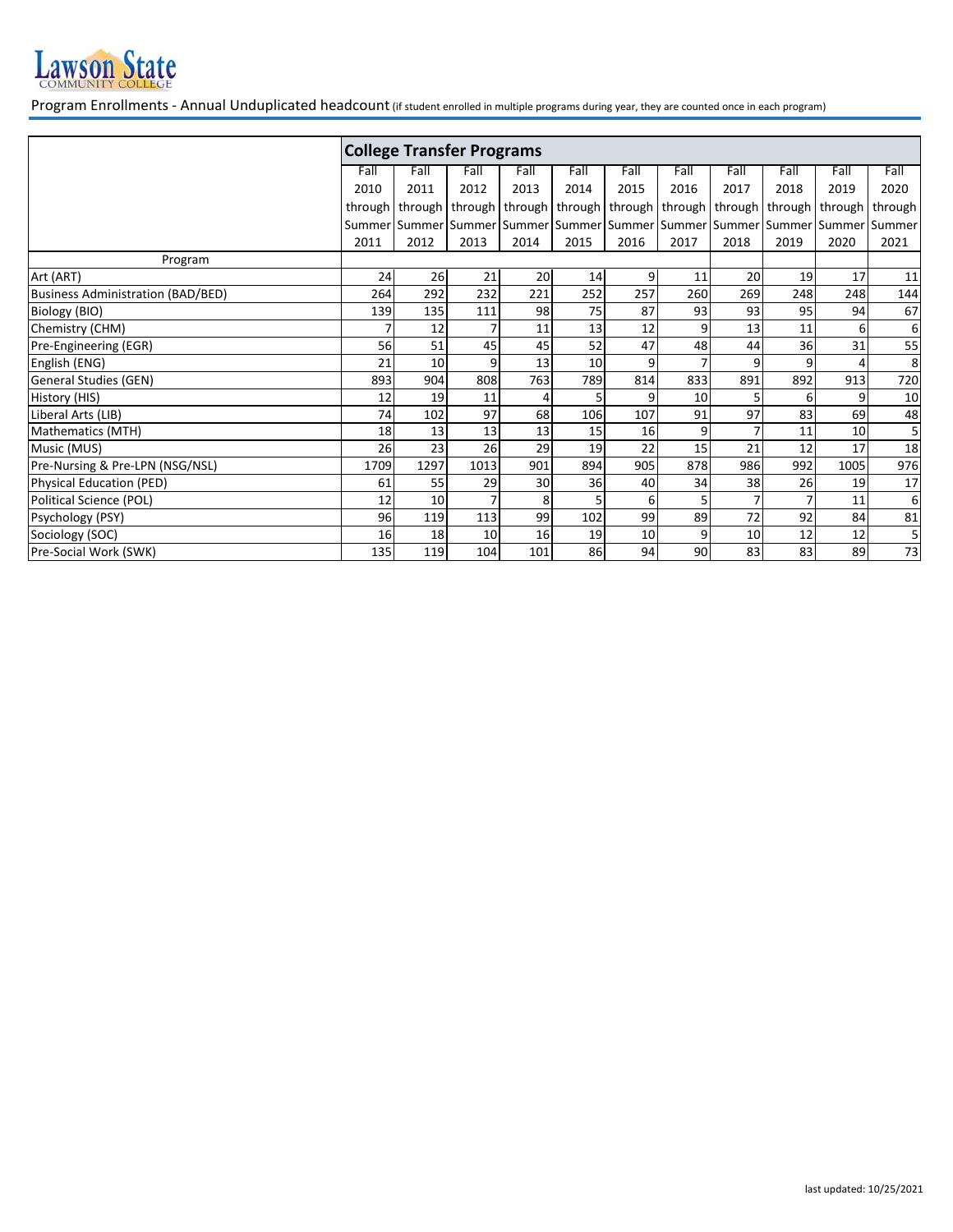

Program Enrollments - Annual Unduplicated headcount (if student enrolled in multiple programs during year, they are counted once in each program)

|                                                  | <b>Career Technical Programs</b> |                      |                 |                                       |             |                                  |                      |                         |                      |                   |                   |  |
|--------------------------------------------------|----------------------------------|----------------------|-----------------|---------------------------------------|-------------|----------------------------------|----------------------|-------------------------|----------------------|-------------------|-------------------|--|
|                                                  | Fall                             | Fall                 | Fall            | Fall                                  | Fall        | Fall                             | Fall                 | Fall                    | Fall                 | Fall              | Fall              |  |
|                                                  | 2010                             | 2011                 | 2012            | 2013                                  | 2014        | 2015                             | 2016                 | 2017                    | 2018                 | 2019              | 2020              |  |
|                                                  | through                          |                      |                 | through   through   through   through |             |                                  | through   through    | through                 | through              | through           | through           |  |
|                                                  | Summer                           | Summer Summer Summer |                 |                                       |             |                                  | Summer Summer Summer |                         | Summer Summer Summer |                   | Summer            |  |
|                                                  | 2011                             | 2012                 | 2013            | 2014                                  | 2015        | 2016                             | 2017                 | 2018                    | 2019                 | 2020              | 2021              |  |
| Autobody Repair (ABR)                            | 167                              | 137                  | 94              | 87                                    | 67          | 75                               | 67                   | 44                      | 37                   | 31                | 23                |  |
| Air Conditioning/Refrigeration (ACR)             | 190                              | 183                  | 170             | 197                                   | 186         | 167                              | 148                  | 135                     | 129                  | 125               | 98                |  |
| Accounting (ACT)                                 | 90                               | 94                   | 64              | 57                                    | 54          | 44                               | 44                   | 33                      | 24                   | 24                | 36                |  |
| <b>AOT Programs (AOT)</b>                        | 29                               | 38                   | 32              | $\overline{23}$                       | 40          | 44                               | 54                   | 69                      | 42                   | 42                | 23                |  |
| Automotive Technology - GM ASEP (ASE)            | 23                               | 24                   | 25              | 25                                    | 26          | 17                               | 22                   | 25                      | 19                   | 12                | 20                |  |
| Automotive Technology - Ford Asset (ASF)         | 28                               | 22                   | 18              | 22                                    | 21          | 21                               | 23                   | 16                      | 17                   | 19                | 19                |  |
| Automotive Technology - Mercedes (ASM)           | 0                                | $\pmb{0}$            | $\pmb{0}$       | $\mathbf 0$                           | $\mathbf 0$ | 0                                | $\pmb{0}$            | $\mathbf 0$             | 6                    | 9                 | $\overline{7}$    |  |
| Automotive Technology - Toyota T-Ten (AST)       | $\overline{27}$                  | $\overline{23}$      | $\overline{15}$ | 17                                    | 18          | 16                               | $\overline{22}$      | $\overline{18}$         | 11                   | 14                | 23                |  |
| <b>Automotive Mechanics (AUM)</b>                | 93                               | 79                   | 74              | 71                                    | 76          | 67                               | 61                   | 49                      | 41                   | 33                | 25                |  |
| Automated Manufacturing (AUT)                    | 0                                | 3                    | $\mathsf 3$     | 8                                     | 10          | 36                               | 33                   | 41                      | 36                   | 37                | 32                |  |
| <b>Barbering (BAR)</b>                           | 204                              | 152                  | 75              | 53                                    | 32          | 24                               | 30                   | 29                      | 36                   | 37                | 26                |  |
| Banking & Finance (BFN)                          | 0                                | $\mathbf{1}$         | 0               | $\Omega$                              | $\mathbf 0$ | $\overline{2}$                   | $\mathbf 0$          | $\mathbf{1}$            | $\mathbf 0$          | $\Omega$          | 0                 |  |
| <b>Building Construction (BUC)</b>               | 24                               | 23                   | 24              | 28                                    | 37          | 33                               | 26                   | 29                      | 29                   | 26                | 24                |  |
| <b>Business Admin and Management (BUS)</b>       | 200                              | 162                  | 151             | 126                                   | 137         | 128                              | 99                   | 93                      | 101                  | 106               | 179               |  |
| <b>Cabinet Making (CAB)</b>                      | $\overline{2}$                   | $\mathbf{1}$         | 0               | 0                                     | 0           | 0                                | 0                    | $\mathbf 0$             | $\mathbf 0$          | 0                 | 0                 |  |
| Carpentry (CAR)                                  | 31                               | 28                   | 14              |                                       | $\Omega$    | $\mathbf 0$                      | $\mathbf 0$          | $\mathbf 0$             | 0                    | $\Omega$          | 0                 |  |
| Commercial Art (CAT)                             | 23                               | 32                   | 36              | 48                                    | 51          | 48                               | 49                   | 41                      | 28                   | 25                | 24                |  |
| Commercial Food Services/Culinary Arts (CFS/CUA) | 94                               | 55                   | 26              | 11                                    | 43          | 69                               | 70                   | 81                      | 71                   | 67                | 56                |  |
| Child Development (CHD)                          | 159                              | 145                  | 114             | 98                                    | 106         | 76                               | 49                   | 56                      | 61                   | 75                | 90                |  |
| Computer Science-Bus Ed (CIB/CIM/CIS)            | 182                              | 166                  | 158             | 141                                   | 124         | 136                              | 121                  | 134                     | 138                  | 125               | 121               |  |
| Specialty: CNC (CNC)                             | 0                                | 0                    | $\mathbf{1}$    | 0                                     | 0           | 0                                | 1                    | $\mathbf 0$             | $\mathbf 0$          | 0                 | $\overline{2}$    |  |
| Cosmetology (COS)                                | 274                              | 178                  | 81              | 44                                    | 50          | $\overline{51}$                  | 47                   | 56                      | 53                   | 75                | 49                |  |
| Criminal Justice (CRJ)                           | 131                              | 138                  | 113             | 66                                    | 64          | 45                               | 42                   | 35                      | 36                   | 25                | 49                |  |
| Dental Assisting (DAT)                           | 63                               | 37                   | 37              | 22                                    | 25          | 24                               | 28                   | 29                      | 33                   | 28                | 32                |  |
| Drafting (DDT)                                   | 103                              | 78                   | 51              | 32                                    | 24          | 32                               | 24                   | 26                      | 15                   | 17                | 10                |  |
| Diesel Mechanics (DEM)                           | 48                               | 42                   | 41              | 45                                    | 41          | 33                               | 29                   | $\overline{35}$         | $\overline{37}$      | $\overline{25}$   | 20                |  |
| Diagnostic Medical Sonography (DMS)              | 0                                | $\mathbf 0$          | 0               | 0                                     | $\mathbf 0$ | 0                                | 0                    | $\overline{\mathbf{c}}$ | 10                   | 6                 | 13                |  |
| Electronics (EET)                                | 8                                | 12                   | 8               | 8                                     | 12          | 8                                | 4                    | 4                       |                      |                   | $\mathbf{1}$      |  |
| Electrical (ELT)                                 | 85                               | 73                   | 48              | 29                                    | 9           | $\overline{2}$                   | $\mathbf 0$          | $\mathbf 0$             | $\mathbf 0$          | $\Omega$          | $\pmb{0}$         |  |
| <b>Emergency Medical Services (EMS/EMA)</b>      | 10                               | 9                    | $\overline{7}$  | 5                                     | 6           | 14                               | 11                   | 16                      | 19                   | 18                | 29                |  |
| <b>Fashion Merchandising (FMD)</b>               | $\mathbf{1}$                     | $\mathbf 0$          | 0               | $\Omega$                              | $\Omega$    | 0                                | 0                    | 0                       | $\mathbf 0$          | 0                 | $\mathbf 0$       |  |
| Geographic Information Systems (GIS)             | 12                               | 8                    | 6               | $\overline{2}$                        | 1           | $\mathbf 1$                      | $\mathbf 0$          | 0                       | $\pmb{0}$            | $\mathbf{0}$      | $\mathbf 1$       |  |
| Graphics & Printing (GPC)                        | 33                               | 14                   | 6               | 3                                     | 1           | $\mathbf 0$                      | 0                    | 0                       | $\mathbf 2$          | 3                 | 0                 |  |
| <b>Hospitality Services Management (HSM)</b>     | 0                                | 0                    | 0               | $\mathbf 0$                           | 0           | $\mathbf 0$                      | $\overline{2}$       | 0                       | 1                    | $\overline{7}$    | $\overline{7}$    |  |
| Industrial Electronics (ILT/ILE)                 | 49                               | 43                   | 36              | 45                                    | 43          | 75                               | 59                   | 51                      | 62                   | 64                | 49                |  |
| Industrial Maintenance (INT)                     | 19                               | 13                   | 15              | 10                                    | 28          | 20                               | 8                    | $\overline{7}$          | 11                   | 14                | 13                |  |
| <b>Licensed Practical Nursing (LPN)</b>          | 108<br>3                         | 38                   | 44              | 50<br>3                               | 48          | 50                               | 48                   | 68                      | 59<br>$\mathbf 0$    | 55<br>$\mathbf 0$ | 78                |  |
| Legal Secretary (LSC)<br>Masonry (MAS)           | 44                               | $\mathsf 3$<br>34    | 5<br>29         | $\mathbf 0$                           | $\mathbf 0$ | $\overline{2}$<br>$\overline{0}$ | 3<br>$\mathbf 0$     | 1<br>$\mathbf 0$        | $\mathbf{O}$         | $\Omega$          | 3<br>$\pmb{0}$    |  |
| <b>Medical Secretary (MDS)</b>                   | 60                               | 81                   | 59              | 46                                    | 39          | $\overline{32}$                  | 49                   | 57                      | 55                   | 42                | 35                |  |
| Management & Supervision (MST)                   | 0                                | 0                    | $\overline{2}$  |                                       |             | $\mathbf{1}$                     | 1                    | 0                       |                      |                   | 0                 |  |
| Machine Tool Technology (MTT)                    | 6                                | 5                    | 12              | 9                                     | 12          | 8                                | 0                    | $\mathbf 0$             | 15                   | 16                | $12\,$            |  |
| <b>Nursing Assistant (NAS)</b>                   | 46                               | 22                   | 30              | 33                                    | 31          | 12                               | 17                   | 15                      | 9                    | 9                 | 10                |  |
| Nursing (NUR)                                    | 302                              | 119                  | 116             | 139                                   | 123         | 128                              | 144                  | 156                     | 185                  | 166               | 226               |  |
| Office Administration (OAD)                      | 97                               | 73                   | 54              | 38                                    | 39          | 50                               | 36                   | 28                      | 17                   | 18                |                   |  |
| Horticulture (OHT)                               | $\mathbf 1$                      | 0                    | 0               | $\mathbf 0$                           | 0           | $\overline{0}$                   | 0                    | $\mathbf 0$             | 0                    | 0                 | 15<br>$\mathsf 0$ |  |
| Pharmacy Technician (PHM)                        | 0                                | $\Omega$             | $\pmb{0}$       | 0                                     |             | $\overline{0}$                   | 0                    | $\mathbf 0$             | $\mathbf 0$          |                   | 5                 |  |
| Plumbing (PLB)                                   | 98                               | 40                   | 42              | 17                                    | 19          | 12                               | 18                   | 20                      | 23                   | 23                | 24                |  |
| Real Estate (RLS)                                | 3                                | $\mathbf{1}$         | $\overline{2}$  | 1                                     |             | 0                                | 3                    | 3                       | $\mathbf{1}$         |                   | 6                 |  |
| Robotics (ROB)                                   | $\overline{2}$                   | 6                    | $\overline{7}$  | 6                                     |             | 10                               | 6                    | 5                       | 3                    |                   | $\mathsf 3$       |  |
| Radio/TV Broadcasting (RTV)                      | 38                               | 30                   | $\overline{17}$ | $\overline{17}$                       | 20          | 20                               | $\overline{22}$      | $\overline{18}$         | $\overline{14}$      | 25                | 19                |  |
| Social Work Technician (SWT)                     | 40                               | 29                   | 16              | 24                                    | 22          | 14                               | 9                    | $\overline{7}$          | 9                    |                   | 15                |  |
| Welding (WDT)                                    | 98                               | 92                   | 97              | 94                                    | 104         | 109                              | 107                  | 99                      | 91                   | 89                | 73                |  |
|                                                  |                                  |                      |                 |                                       |             |                                  |                      |                         |                      |                   |                   |  |